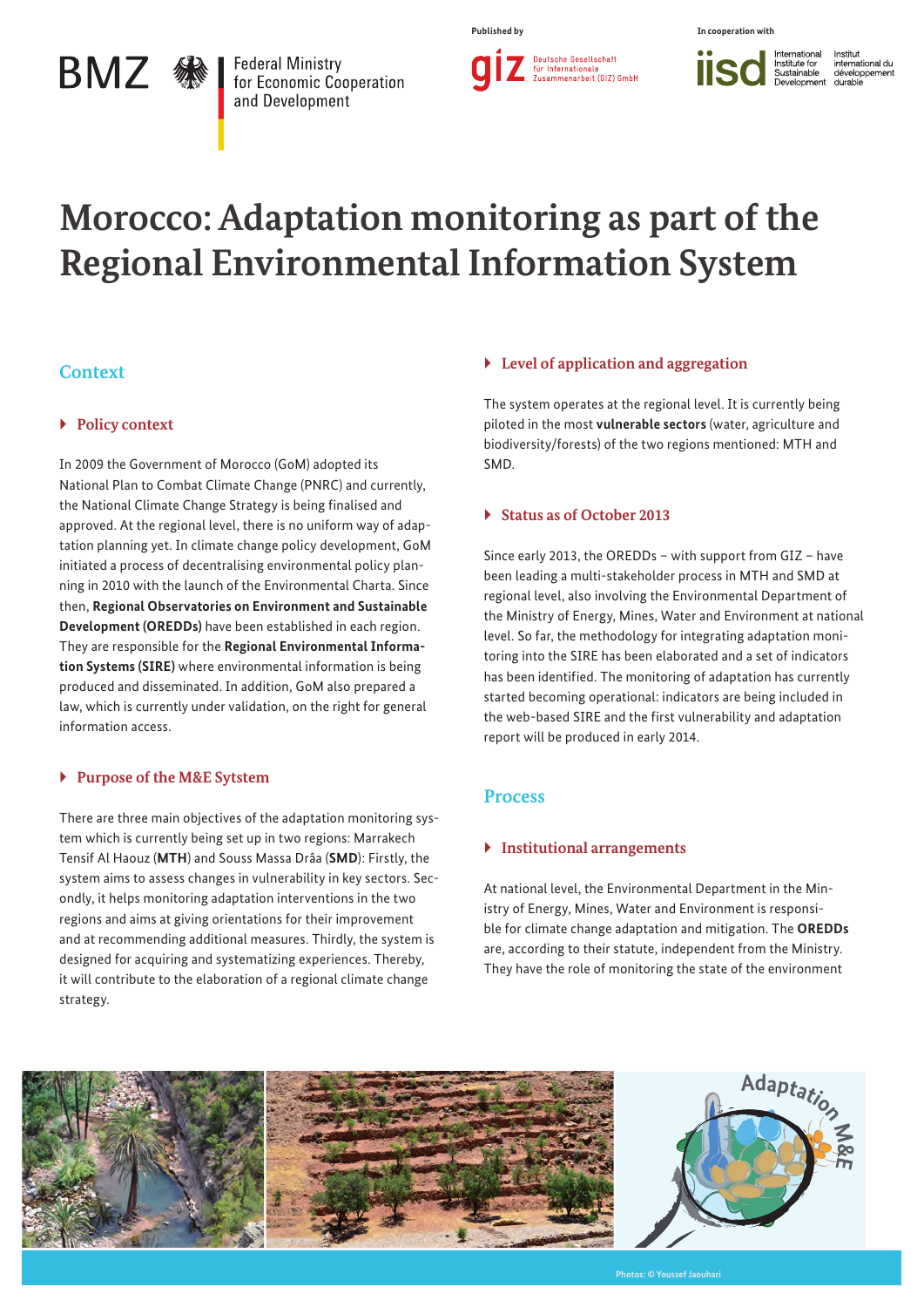

in their region, of developing tools to support decision-making and finally of managing environmental information through the SIRE and with support from the **Regional Network of Exchanging Environmental Information (RREIE)**. The RREIE is mainly composed of representatives from deconcentrated sectoral services. These representatives from sectors like e.g. water, agriculture and tourism, support the OREDDs with regard to data collection, analysis and communication of monitoring information. Since monitoring vulnerability and adaptation will be integrated into the existing environmental monitoring system, institutional structures for the definition of indicators, data collection and sharing etc. remain the same. Potential **users of the information provided by SIRE** will be, next to the deconcentrated services themselves, also research and development institutions, universities, as well as local development associations, cooperatives and the wider public. The degree of access to information depends on the user types. Access will be granted via the webbased platform.

#### ` **Establishment process**

In Morocco, the process of integrating adaptation monitoring into the SIRE of the two selected pilot regions comprises **eight steps** in the following three consecutive phases: the **phase of conceptualising** the system, the **phase of operationalization** and the **phase of re-adjustment** (see figure 1). During the first phase, studies were carried out that summarise the vulnerability to climate change in the two regions based on existing literature and research. Therefore, existing M&E systems and the information these systems have produced have been assessed. Additionally, user and user needs for monitoring of adaptation have been identified, and furthermore, the monitoring methodology has been developed. In the second phase, indicators were elaborated based on climate change impact and vulnerability chains, which had been developed for each sector considered (see an example for agriculture in figure 2). The indicator selection was based on a multi-stakeholder dialogue with OREDDs and representatives from the RREIE network. For the initial phase of the system, it was decided to consider only indicators which could be **informed through existing data**. Other relevant indicators where data was currently not available were classified into a B-list of indicators. For the region SMD, for example, a set of approximately 30 indicators was validated. A couple of additional indicators were retained in a B-list to be considered at a later stage. Similar to the German M&E system for adaptation, factsheets were elaborated for each of the indicators, containing information on the indicator itself, modalities and responsibilities for data collection, baseline values and interpretation. As soon as the system is integrated into the web-based platform, results can be accessed through the Internet. The system shall be fully operational by mid-2014. The third phase, a review process, will allow for re-adjusting or widening the system to other sectors, if necessary or desirable.

# **Figure 1** Establishment process for setting up the adaptation monitoring in two Moroccan regions.



*Figure by Youssef Jaouhari.*

#### ` **Implementation process**

This paragraph outlines how the implementation will be realised from around mid-2014 onwards according to what has been agreed upon by those responsible for the SIRE and other key stakeholders. Based on the indicator factsheets, the sector representatives of the RREIE network will provide the data for each indicator. Depending on the data availability, not all of the indicators will be assessed annually. Monitoring information will be accessibl through the Internet.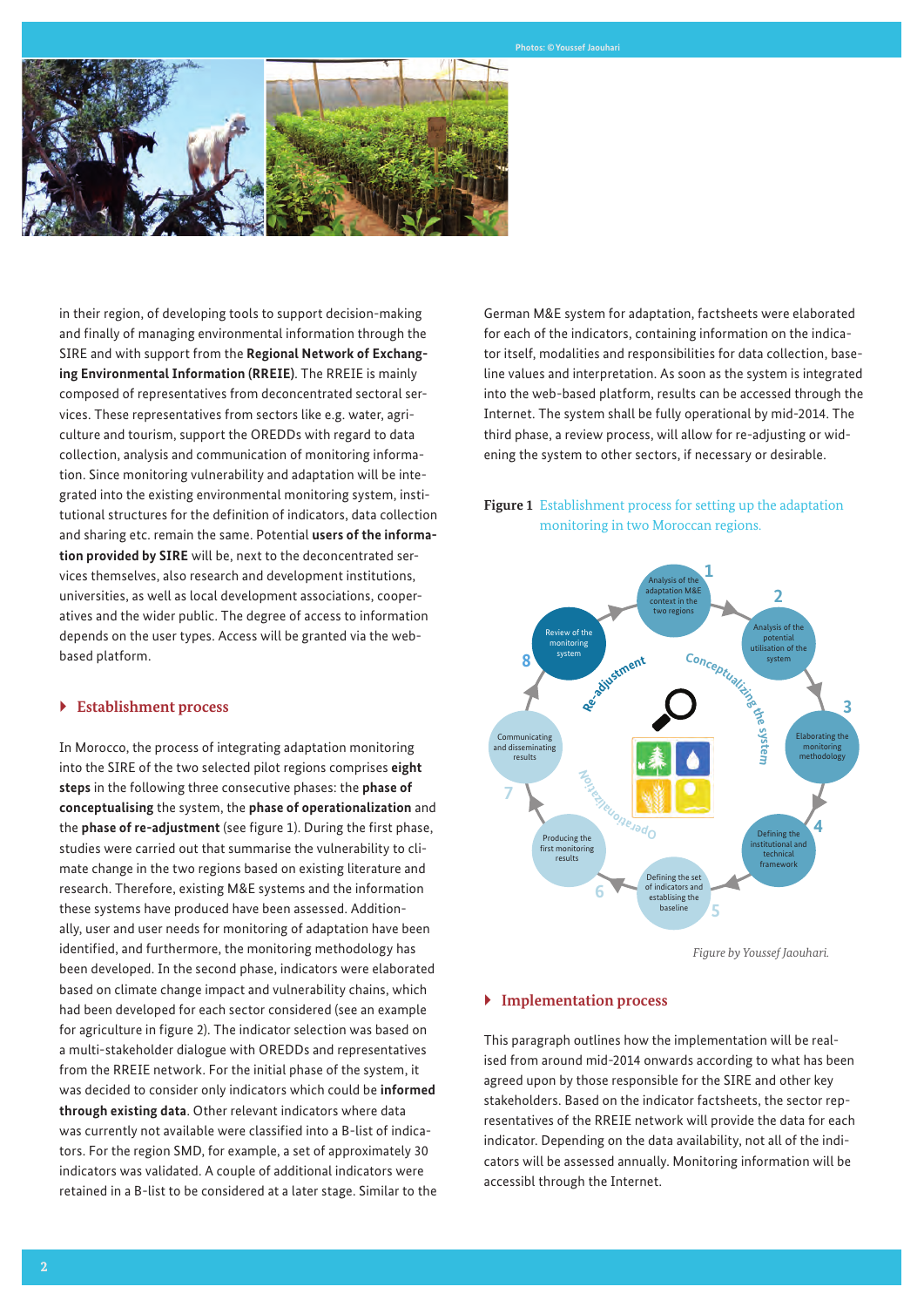# **Content**

#### ` **Approach**

Morocco has chosen to integrate monitoring of adaptation into an existing system, the SIRE. Existing structures and procedures for the definition and selection of environmental indicators in the context of the SIRE were used according to the respective field of adaptation. The approach can be summarised as an **indicatorbased system** using a participatory consultation process in order to select indicators and create ownership for data sharing. The indicators are used to monitor changes in vulnerability, adaptation measures and their impacts in two pilot regions. Changes in vulnerability and adaptation at the national level are not measured. So far, Morocco has no coherent adaptation planning process at regional level (e.g. Regional Plans to Combat Climate

Change rarely exist and Regional Climate Change Strategies are only planned in a couple of regions). Therefore, it was not possible to establish a results-based monitoring system. The current system is focusing on changes over time.

The adopted approach contains:

- $\blacksquare$  the pre-selection of vulnerable sectors on which the monitoring system should focus,
- $\blacksquare$  the analysis of the context for monitoring of adaptation,
- the definition of the conceptual framework of vulnerability and the establishment of climate change vulnerability and impact chains (see figure 2) as a basis for the indicator definition and selection and
- the web-based documentation of indicators with the support of indicator factsheets.



# **Figure 2** Example of a climate change impact and vulnerability chain for the agricultural sector in the region Marrakech Tensift Al Haouz which served as the basis for the indicator development.

#### ` **Indicators**

Indicators have been developed based on **climate change impact and vulnerability chains**. For each of the pre-selected vulnerable sectors in the two regions such a chain has been developed. Gender aspects have been considered while developing the chain in order to make sure to have gender-sensitive indicators. Figure

2 shows an example of such a chain for the agricultural sector in the MTH region. There are three types of indicators used in the system: (1) indicators to assess **changes in vulnerability**, (2) indicators **to track adaptation measures** and (3) indicators to **measure the impact of adaptation** interventions in the region.